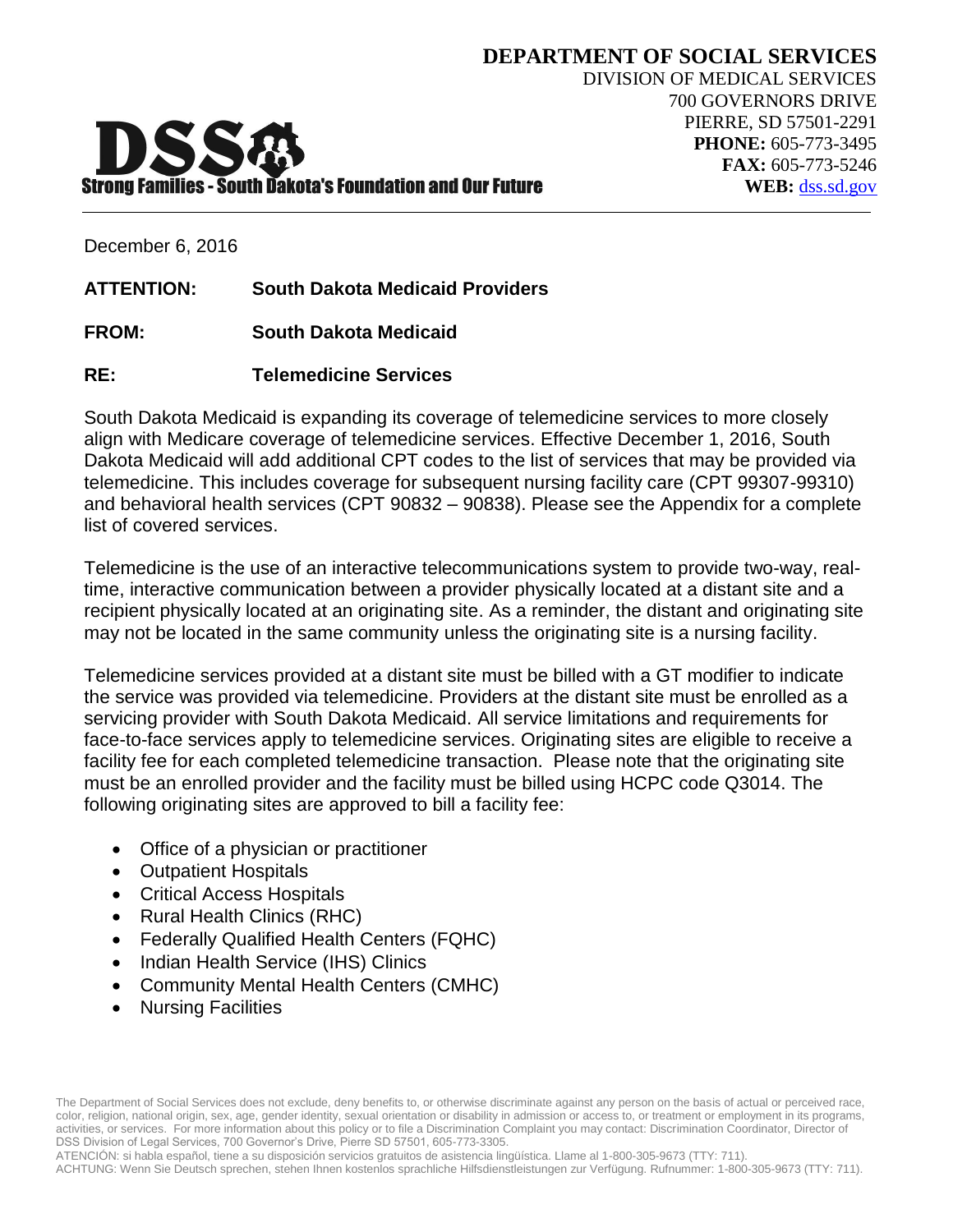For additional information about South Dakota Medicaid's telemedicine policy, please review the *Professional Services Billing Manual* or the *Institutional Billing Manual* located on our website: <http://dss.sd.gov/medicaid/providers/billingmanuals/>

If you have any questions, please contact the Division of Medical Services at 605-773-3495.

Thank you,

South Dakota Medicaid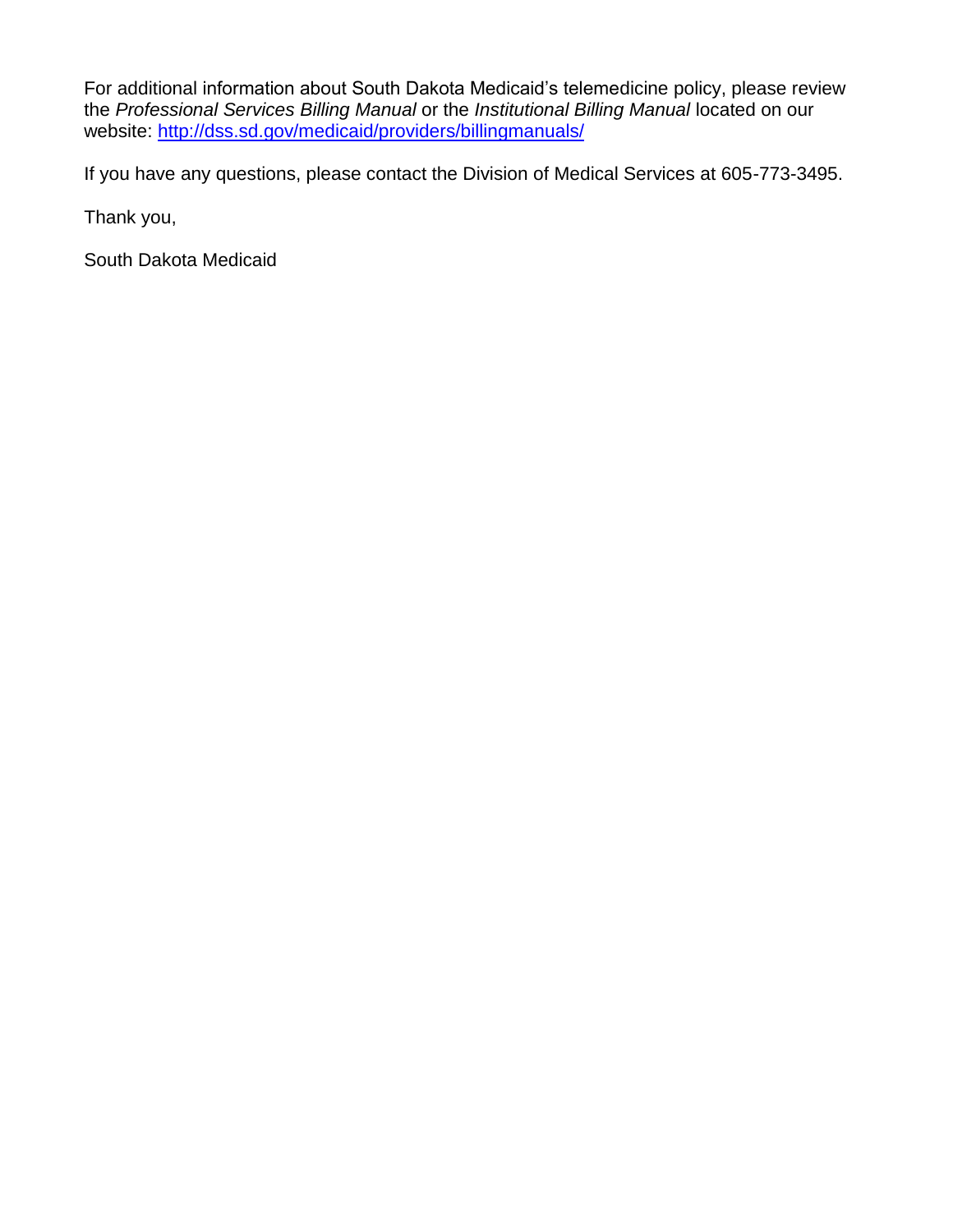## **Appendix: South Dakota Medicaid Covered Telemedicine Services**

Newly Covered Telemedicine Services are in Bold

*Note: All service limitations for face-to-face services apply to services provided via telemedicine. Services provided via telemedicine must be billed with the GT modifier.* 

| <b>CPT</b>         | <b>Description</b>                                                                                        |
|--------------------|-----------------------------------------------------------------------------------------------------------|
| 90791              | Psychiatric diagnostic evaluation                                                                         |
| 90792              | Psychiatric diagnostic evaluation with medical services                                                   |
| 90832              | Psychotherapy, 30 minutes with patient and/or family member                                               |
| 90833              | Psychotherapy, 30 minutes with patient and/or family member                                               |
| 90834              | Psychotherapy, 45 minutes with patient and/or family member                                               |
| 90836              | Psychotherapy, 45 minutes with patient and/or family member                                               |
| 90837              | Psychotherapy, 60 minutes with patient and/or family member                                               |
| 90838              | Psychotherapy, 60 minutes with patient and/or family member                                               |
| 90845              | Psychoanalysis                                                                                            |
| 90846              | Family psychotherapy without the patient present                                                          |
| 90847              | Family psychotherapy conjoint with the patient present                                                    |
| 90863 <sup>1</sup> | Pharmacologic management, including prescription and review of medication                                 |
| 90951              | End-stage renal disease related services monthly, for patients younger than 2                             |
| 90952              | End-stage renal disease related services monthly, for patients younger than 2                             |
| 90954              | End-stage renal disease related services monthly, for patients 2-11                                       |
| 90955              | End-stage renal disease related services monthly, for patients 2-11                                       |
| 90957              | End-stage renal disease related services monthly, for patients 12-19                                      |
| 90958              | End-stage renal disease related services monthly, for patients 12-19                                      |
| 90960              | End-stage renal disease related services monthly, for patients 20 and older                               |
| 90961              | End-stage renal disease related services monthly, for patients 20 and older                               |
| 90963              | End-stage renal disease related services for home dialysis per full month, for patients<br>younger than 2 |
| 90964              | End-stage renal disease related services for home dialysis per full month, for patients 2-<br>11          |
| 90965              | End-stage renal disease related services for home dialysis per full month, for patients 12-<br>19         |
| 90966              | End-stage renal disease related services for home dialysis per full month, for patients 20<br>and older   |
| 96116              | Neurobehavioral status exam, interpretation, and report by psychologist or physician per<br>hour          |
| 96150              | Health and behavior assessment, initial assessment                                                        |
| 96151              | Health and behavior assessment, re-assessment                                                             |
| 96152              | Health and behavior intervention, individual                                                              |
| 96153              | Health and behavior intervention, group                                                                   |
| 96154              | Health and behavior intervention, family                                                                  |
| 99201              | New patient office or other outpatient visit, typically 10 minutes                                        |
| 99202              | New patient office or other outpatient visit, typically 20 minutes                                        |
| 99203              | New patient office or other outpatient visit, typically 30 minutes                                        |
| 99204              | New patient office or other outpatient visit, typically 45 minutes                                        |
| 99205              | New patient office or other outpatient visit, typically 60 minutes                                        |
| 99211              | Office or other outpatient visit, established patient, typically 5 minutes                                |
| 99212              | Established patient office or other outpatient visit, typically 10 minutes                                |
| 99213              | Established patient office or other outpatient visit, typically 15 minutes                                |
| 99214              | Established patient office or other outpatient visit, typically 25 minutes                                |
| 99215              | Established patient office or other outpatient visit, typically 40 minutes                                |

 $\overline{a}$ Note: This code is only billable by Community Mental Health Centers (CMHCs).